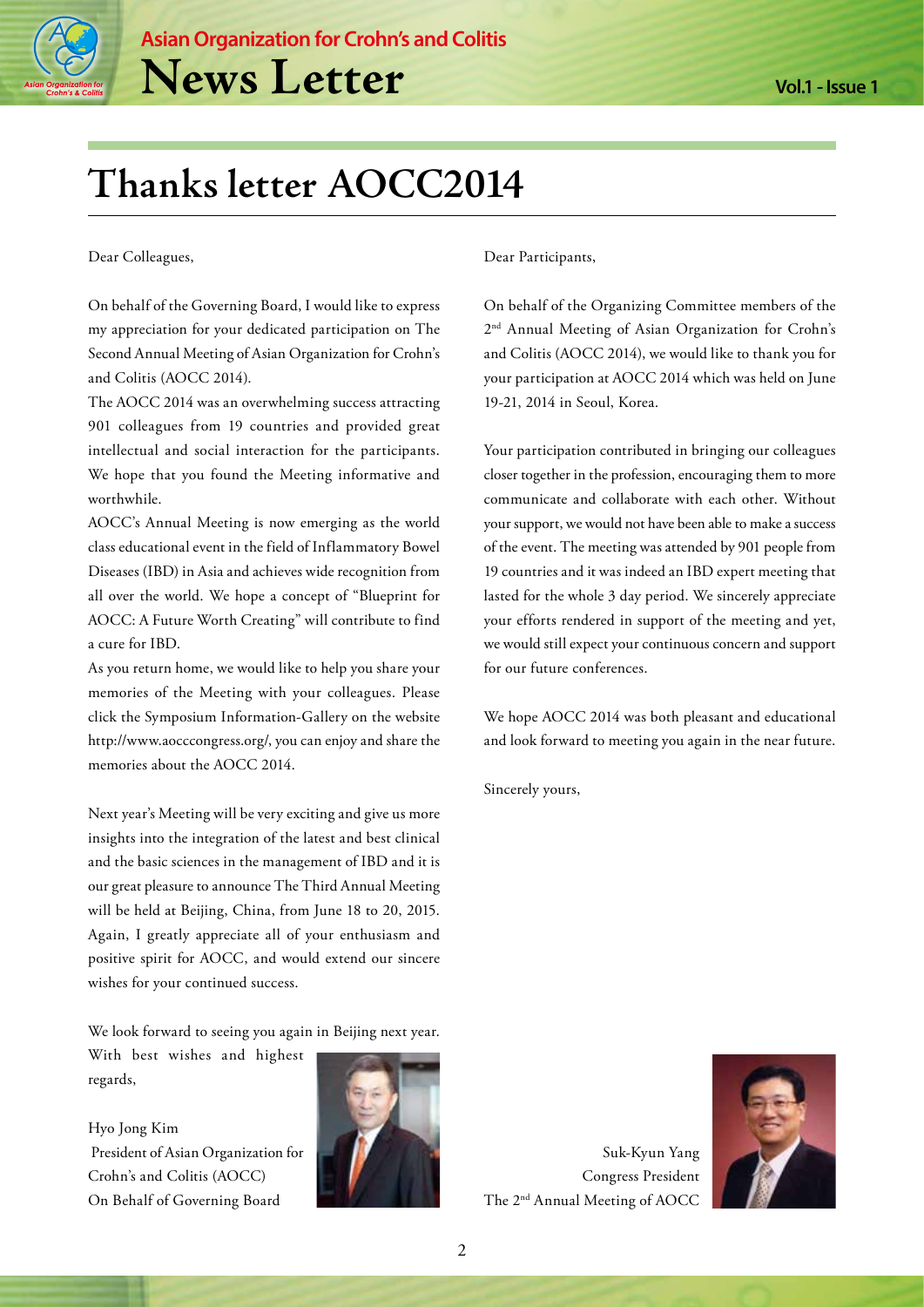

**Asian Organization for Crohn's and Colitis News Letter**

### **Report on The 2nd Annual Meeting of Asian Organization for Crohn's & Colitis**

### **Blueprint for AOCC: A Future Worth Creating**

Asian Organization for Crohn's & Colitis (AOCC) set sail for the first time ever in 2013 in Japan with the theme, "That's One Small Step for Us, the Giant Leap for IBD in Asia" as its 1<sup>st</sup> Annual Meeting which also had the meaning of declaring the foundation of AOCC to the rest of the world.

With the success of the 1<sup>st</sup> Annual Meeting of AOCC (AOCC 2013), a greater responsibility and challenge rested upon us to organize and start planning the theme for the next annual meeting. However, despite these concerns the 2nd Annual Meeting of AOCC (AOCC 2014), titled "Blueprint for AOCC: A Future Worth Creating" went off without a hitch and turned out to be a great success with an aspiration to provide our participants the opportunity to study if our small steps are moving forward in the right direction to make known the practicality of AOCC to the whole world.

Held on June 19-21, 2014 in Grand Hilton Seoul, Korea, the conference featured 77 experts of both national and international speakers, chairpersons, and panelists, who offered IBD a range of insights, ideas and best basic and clinical researches and practices.

The conference identified 3 case discussions and 50 lectures embedded in 20 different sessions: 5 Clinical Forum sessions with 16 presentations, 2 Basic Forum sessions with 7 presentations, 2 AOCC Education Forum sessions with 7 presentations, 2 Asian Forum sessions with 7 presentations, 2 Meet the Expert sessions with 4 presentations, 4 Breakfast with Masters sessions with 4 presentations, 2 Luncheon Symposiums with 2 presentations, and last but not least 1 Future Perspective of IBD in Asia session with 3 presentations. Both lecturers and audiences lively and interactively participated in all these scientifically significant sessions. Especially, the Asian Forum was a newly attempted project and a big success, which investigated in depth the Asian features of IBD and tried to find clues to solve the Asian-specific problems in IBD.



With a total number of 901 participants from 20 countries (770 pre-registrants and 131 on-site registrants), the conference venue was abuzz with ceaseless activity and discussions from the Opening to the Closing Ceremony. The AOCC recognized its global capability with participants from diverse nationalities: 619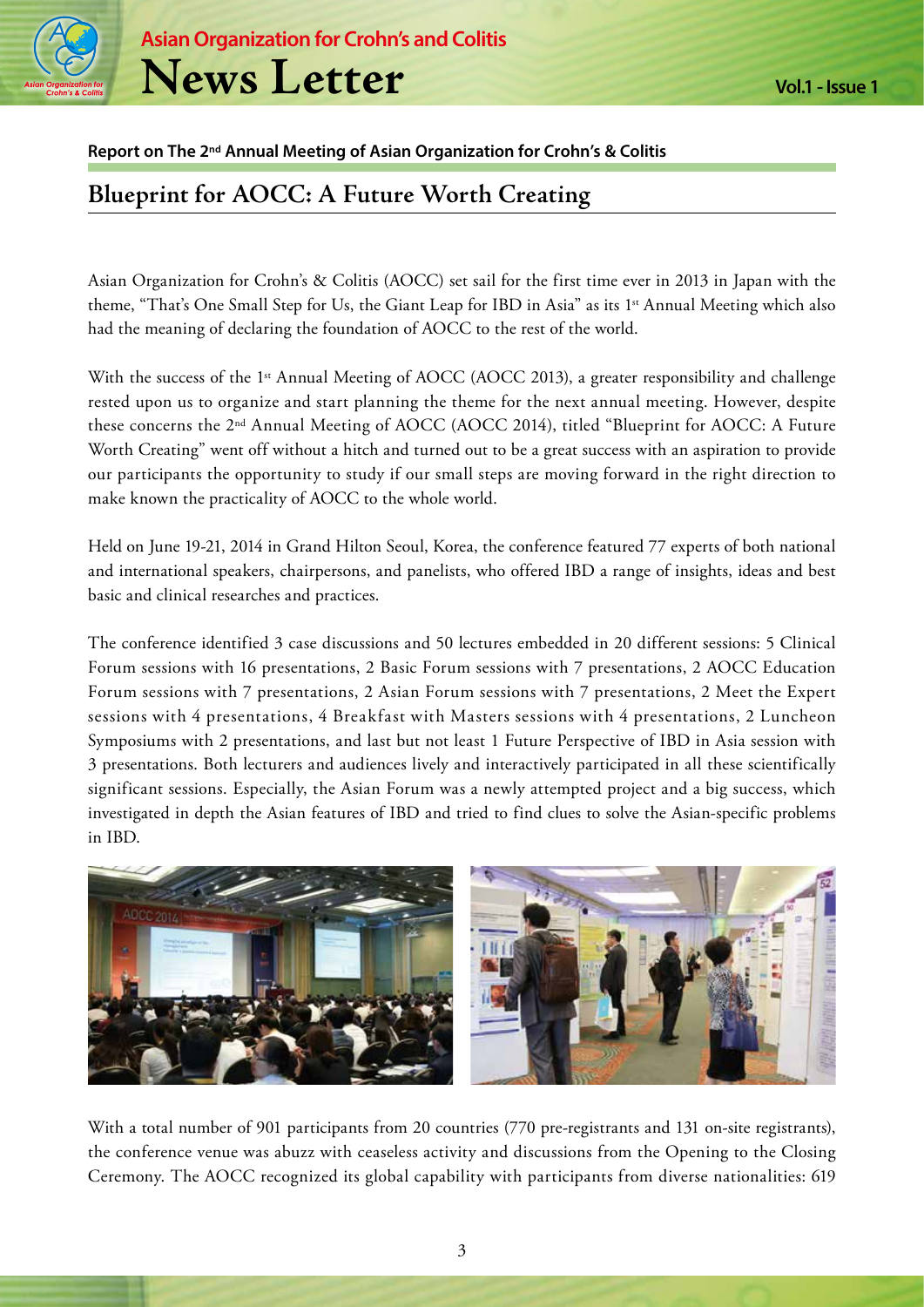

participants from Korea, 118 participants from Japan, 75 participants from China, 32 participants from Taiwan, 19 participants from Hong Kong, 13 participants from Singapore, 6 participants from the USA, 3 participants from Malaysia and India, 2 participants from Thailand, Czech Republic, and Denmark and 1 participant from Australia, Brunei Darussalam, Egypt, Macao, Philippines, Indonesia, Belgium, and Ukraine.

It was also a delight to realize a total number of 216 abstracts (172 papers submitted for Clinical category, 44 papers submitted for Basic/Translational category) from 13 countries (65 from China, 2 from Czech Republic, 1 from Denmark, 2 from Hong Kong, 1 from India, 60 from Japan, 71 from Korea, 1 from Malaysia, 4 from Russia, 1 from Singapore, 6 from Taiwan, 1 from Ukraine, and 1 from USA) submitted at AOCC 2014 official website. Of 172 papers submitted under Clinical, 49 papers were handed in as Oral Presentation and 123 papers were handed in as Poster Exhibition. Those Of 44 papers submitted under Basic/Translational, 15 were handed in as Oral Presentation and 29 as Poster Exhibition. Within the total number of 216 abstracts, 10 papers were selected as Best Abstract Presentation, 9 as Free Paper Presentation, 43 as Poster Oral Presentation, and 154 papers as Poster Exhibition. Three different Awards have been given to those whose abstracts were scientifically merit. Eleven winners were given a Travel Award, 15 winners were awarded the Distinguished Investigator Award, and 2 winners were awarded the Young Investigator Award.

Besides fruitful scientific sessions, participants enjoyed social programs such as welcome dinner and presidential dinner which entertained simultaneously global and Korean flavor and touch to participants. Through these social programs, friendship was encouraged between not only Asian IBD scholars but also international leaders.



With this wonderful success of the 2<sup>nd</sup> Annual Meeting of AOCC, AOCC set up the blueprint to accumulate, expand, and share not only the general, but also Asian-specific knowledge on IBD which is consistently increasing in Asia.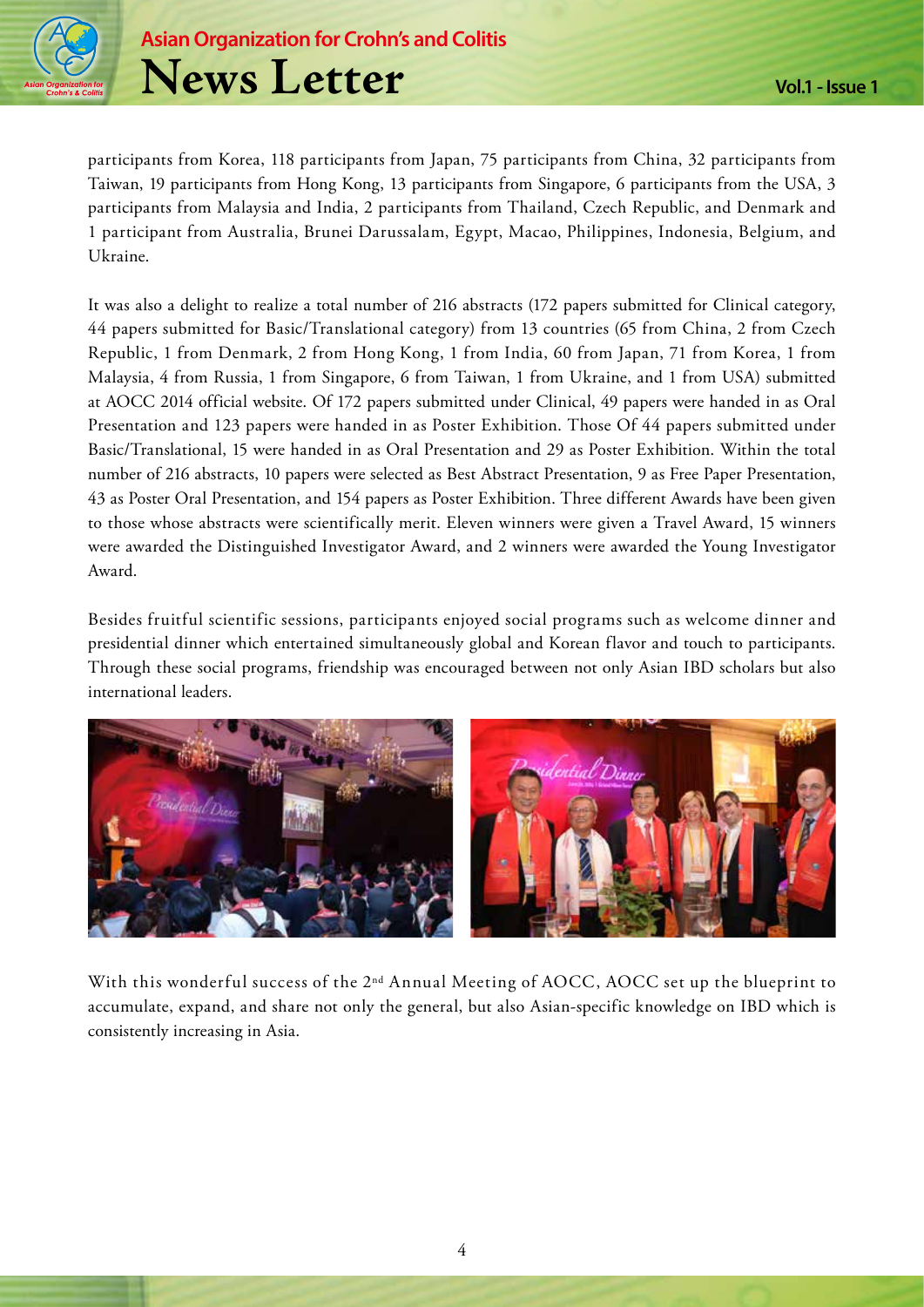

| <b>REGISTRATION</b>                 |                          | Country        | Pre-registration | On-site Registration | <b>TOTAL</b>   |
|-------------------------------------|--------------------------|----------------|------------------|----------------------|----------------|
|                                     | Australia                |                |                  | 1                    |                |
|                                     | <b>Brunei Darussalam</b> |                |                  | 1                    |                |
|                                     | China                    | 74             |                  | 75                   |                |
|                                     | Czech Republic           | $\overline{2}$ |                  | $\overline{2}$       |                |
|                                     | Denmark                  | $\overline{2}$ |                  | $\overline{2}$       |                |
| SCIENTIFIC PROGRAM OVERVIEW         | Egypt                    | $\mathbf{1}$   |                  | 1                    |                |
| Type of Presentations               | No. of                   | Hong Kong      | 19               |                      | 19             |
| (No. of Sessions)                   | Presentations            | Japan          | 67               | 51                   | 118            |
| <b>LECTURES</b>                     | 50 (by 40 speakers)      | Korea          | 544              | 75                   | 619            |
| Clinical Forum (5 sessions)         | 16                       | Macao, China   | $\mathbf{1}$     |                      | 1              |
| Basic Forum (2 sessions)            | 7 <sup>2</sup>           | Malaysia       | 3                |                      | 3              |
| AOCC Education Forum (2             | $\overline{7}$           | Singapore      | 11               | $\overline{2}$       | 13             |
| sessions)                           |                          | Taiwan         | 31               |                      | 32             |
| Asian Forum (2 sessions)            | $\overline{7}$           | Philippines    |                  |                      | 1              |
|                                     |                          | India          | 3                |                      | 3              |
| Meet the Experts (2 sessions)       | $\overline{4}$           | Indonesia      | $\mathbf{1}$     |                      | 1              |
| Breakfast with Masters (4 sessions) | $\overline{4}$           | Thailand       | $\overline{2}$   |                      | $\overline{2}$ |
| Luncheon Symposium (2 times)        | $\overline{2}$           | Belgium        |                  |                      |                |
| Future Perspectives (1 session)     | 3                        | <b>USA</b>     | 5                | 1                    | 6              |
| Case Discussion                     | 3                        | <b>TOTAL</b>   | 770              | 131                  | 901            |

|                |                | Clinical       |                | <b>Basic or Translational</b> |        |                |                      |     |
|----------------|----------------|----------------|----------------|-------------------------------|--------|----------------|----------------------|-----|
| No.            | Country        | Oral           | Poster         | O <sub>rd</sub>               | Poster | <b>TOTAL</b>   | Type of Presentation | No. |
| 1              | China          | 19             | 32             | 6                             | 8      | 65             | <b>Best Abstract</b> | 10  |
| $\overline{2}$ | Czech Republic |                |                |                               |        | $\overline{2}$ | Free Paper           | 9   |
| 3              | Denmark        |                |                |                               |        |                | Poster Oral          | 43  |
| $\overline{4}$ | Hong Kong      |                | $\overline{2}$ |                               |        | $\overline{2}$ | Poster Exhibition    | 154 |
| 5              | India          |                | $\mathbf{1}$   |                               |        |                | <b>TOTAL</b>         | 216 |
| 6              | Japan          | 6              | 40             | 3                             | 11     | 60             |                      |     |
| $\overline{7}$ | Korea          | 18             | 38             | 6                             | 9      | 71             |                      |     |
| 8              | Malaysia       |                |                |                               |        |                |                      |     |
| 9              | Russia         | $\mathfrak{D}$ | $\overline{2}$ |                               |        | $\overline{4}$ |                      |     |
| 10             | Singapore      |                |                |                               |        |                |                      |     |
| 11             | Taiwan         |                | $\overline{4}$ |                               |        | 6              |                      |     |
| 12             | Ukraine        |                | $\mathbf{1}$   |                               |        |                |                      |     |
| 13             | <b>USA</b>     |                |                |                               |        |                |                      |     |
|                |                | 49             | 123            | 15                            | 29     |                |                      |     |
|                | <b>TOTAL</b>   |                | 172            | 44                            |        | 216            |                      |     |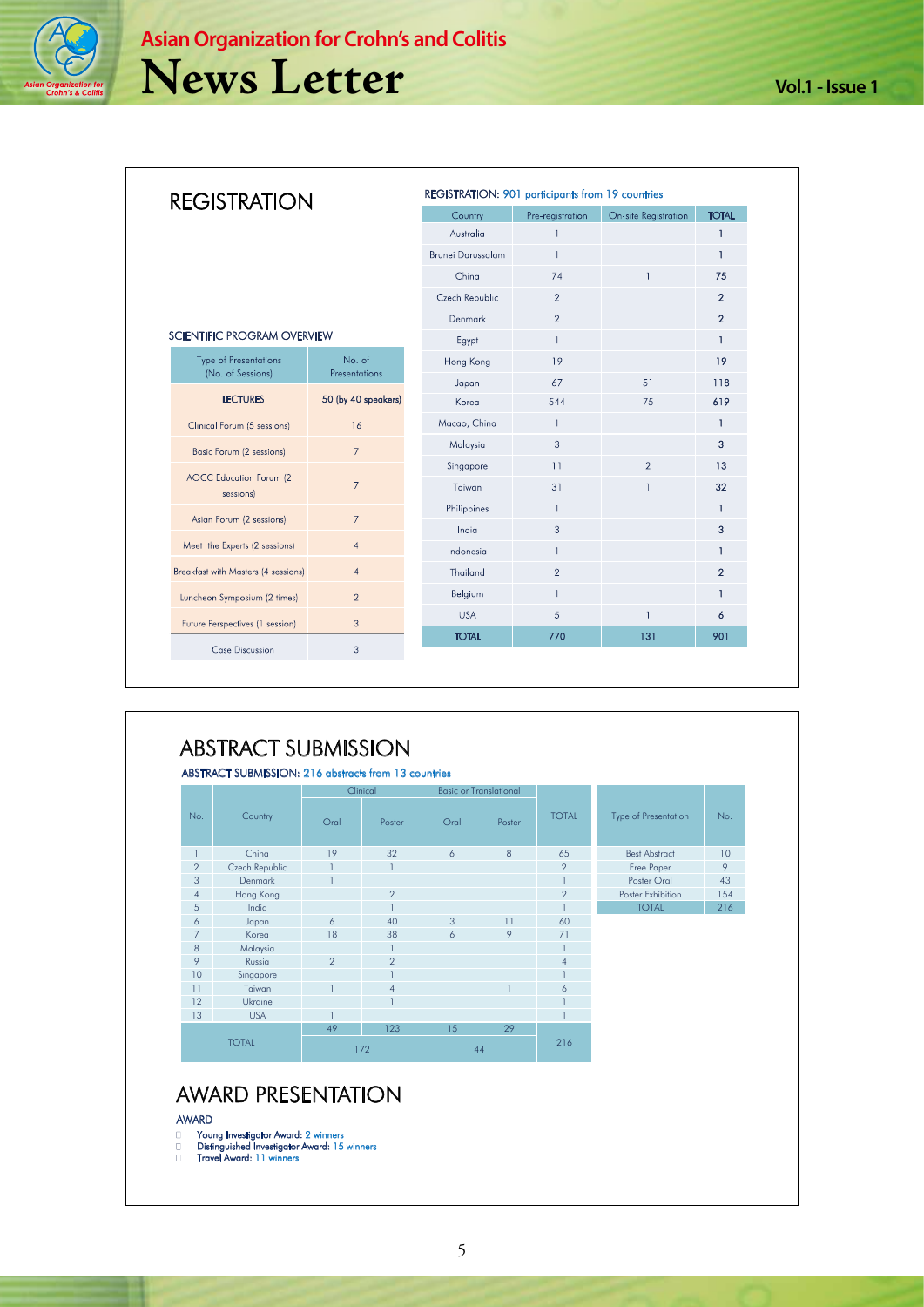

**Asian Organization for Crohn's and Colitis News Letter**

### **Information of the 3rd Annual Meeting of Asian Organization for Crohn's & Colitis**

### **Progress of AOCC : Facing the Opportunities and Challenges**

#### First announcement

Building on the extremely successful 2nd Annual Meeting in Korea, the 3rd Annual Meeting of Asian Organization for Crohn's and Colitis (AOCC) will identify the opportunities and the challenges for inflammatory bowel disease (IBD) in Asia. By interpretation, debates and explanation with multiple forums, the 3rd Annual Meeting of AOCC will promote the Asian advance in diagnostic markers, therapeutic determination, basic researches and quality of care. Here, with the efforts by Academic and Scientific Board, the program at a glance has been presented.

In the Asian forums of the 3rd Annual Meeting, two core dilemmas will be addressed: IBD management and diagnosis in Asia in spite of many progress has been prompted to date. The first panel discussion for IBD management in Asia focuses on refractory ulcerative colitis (UC), nutritional therapy and postoperative complication of IBD. The panel discussion intends to deduce clues for current dilemmas of treatment. Besides, the second panel discussion for IBD diagnosis in Asia focuses on differential diagnosis and endoscopic surveillance of colorectal cancer. The diagnostic panel involves in the hot points gathering the most concerns.

New treatment modalities and the potential impact of personalized medicine remain topics of intense interest as understanding of the pathogenesis of IBD expands. In the upcoming AOCC annual meeting, biologics with different mechanisms, biosimilars, treat-to-target are still among the most attractive topics. Moreover, the academic and scientific board enrolls the quality of care and normalizing the endoscopic systems based on current situation in Asia, which will optimize the determination throughout the course of treatment.

We kindly remind anyone interested in our 3<sup>rd</sup> Annual Meeting of AOCC to pay your attention to the official website www.2015AOCC.com.

We look forward to meeting you in Beijing next June.

Yours sincerely,



Pin Jin Hu President-elect Asian Organization for Crohn's and Colitis

Z. Hu



Jia Ming Qian Congress President The3rd Annual Meeting of AOCC